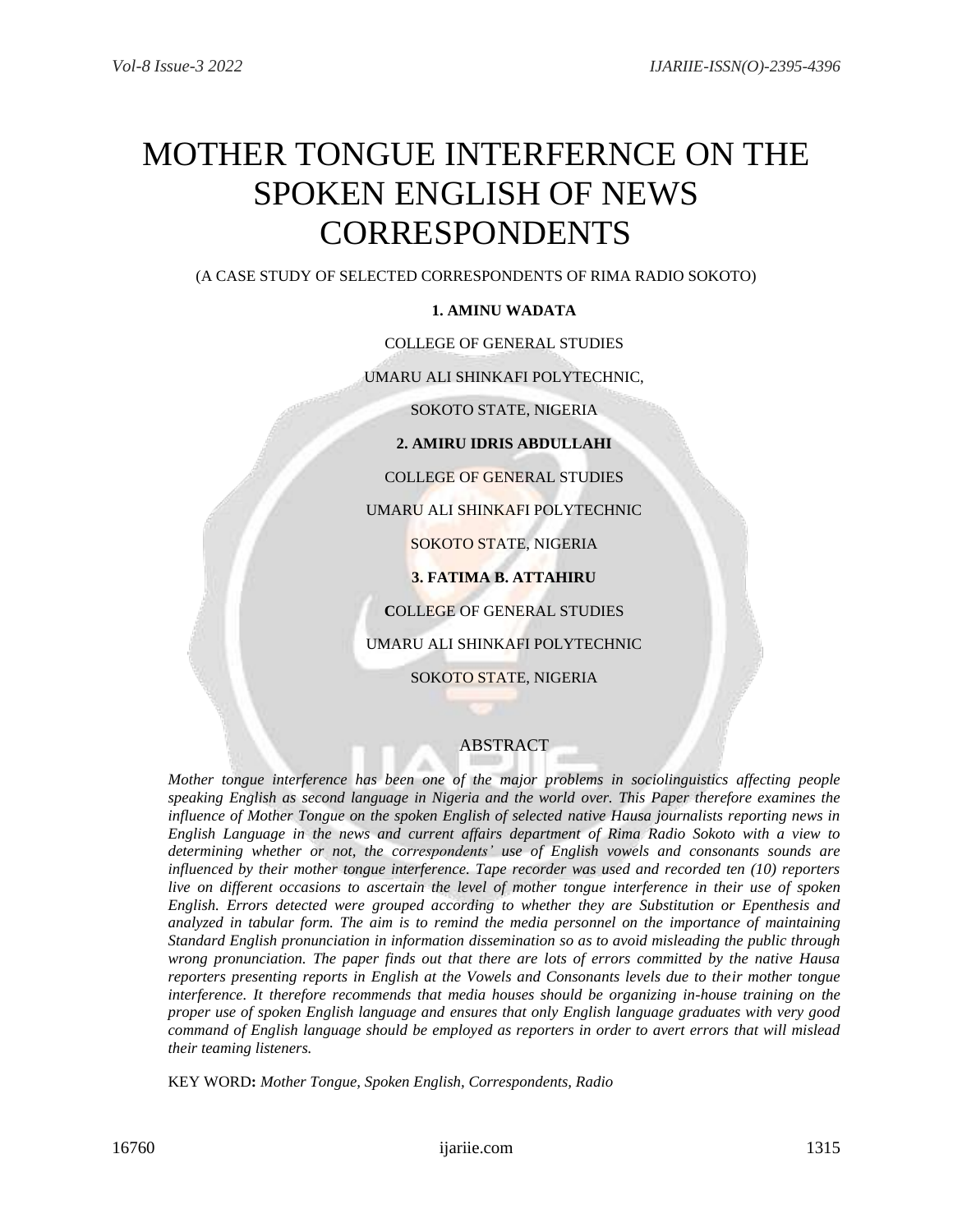#### **INTRODUCTION**

Mother Tongue according to Nordquist (2019) refers to a person´s native language that is a language learned from birth. Chomsky (1951) the language that a child acquires at first in a natural setting can be termed as Mother tongue. Ofara (2005) is the language in which children obtain their first experiences, and one which they dream and think, and in which they can mostly, easily and conveniently express their feelings and emotions. This scholarly view suggests that a language is said to be the Mother tongue of a person which he or she is born into, meaning the language of the parents that children are acquiring.

The importance of English language learning in Nigeria becomes necessary owing to its status as an implied official language, a lingua franca and a language of instruction in all learning institutions especially at the Secondary and tertiary levels. For an effective journalism in Nigeria, journalists must not only read and write in English language but also know how to speak very close to the native speakers especially on its supra segmental aspect of the language to avoid MT interference on the course of utterances. According to Kovach (2001) Journalists are no doubt some of the people in Nigeria saddled with the responsibility of speaking good English considering the fact that they are the role models to many people especially those interested in speaking good English which is not only free from grammatical errors but also free from phonological lapses, they are also dealing with people of different educational backgrounds as well as students.

The term 'interference ' itself according to Okpara (2005) and Rahmatu (2013) is when a child or an adult tends to think in his Mother tongue and tries to express him/herself in the second language. Ringbom (2007) says language interference is the situation when the habit of M T stands in the way of proper pronunciation and grammar of the target language.

These views seem to suggest that a Nigerian is at risk of transferring the structure of the M T into the use of English language.

It is however undisputed statement of the fact that, the complexity and multiplicity of languages in Nigeria have to a great extent influence the English language being spoken by Nigerians.

Alabi (2011), says that no matter how people tried to speak English language in Nigeria, it could not be the same as the native speakers, because, the variety of English used in Nigeria has been indigenized to suit Nigerian environment.

Onwubiko (2011), observed that Mother Tongue influence can come as a result of the difference between English sounds system and that of the M. T, particularly those that are absent in one of the languages which will leaves a learner to either approximate the features of such sounds to the closest of his M. T, or literally pronounce a word as represented by its letters.

There are generally two types of interference namely, I, Proactive and ii, Retroactive interference.

Proactive interference is an interference phenomenon that helps in the acquisition of the target language, for instance, sounds like /b/, /d/ and /t/ which occur in most Nigerian languages help in the acquisition of similar sounds in the English phonology. As such pronunciation of words like 'bed' 'bet' and 'take' and so on will not be difficult to articulate. (Richard et'al 1971)

Retroactive interference according to Adegbite (2005), is one that retards the process of acquisition of the target language , for instance, the absence of the voiced, dental and plosive /ð/ in Hausa language hampers the pronunciation of words like 'then' and 'that' to 'den' or 'zen' and 'dat' or 'zat' respectively

Bamgbose (1971) observes that the major difference English language in Nigeria and that of native speakers have, is mainly found in the spoken form as most of the Phonetic characteristics of English language that cannot be found in the Nigerian languages.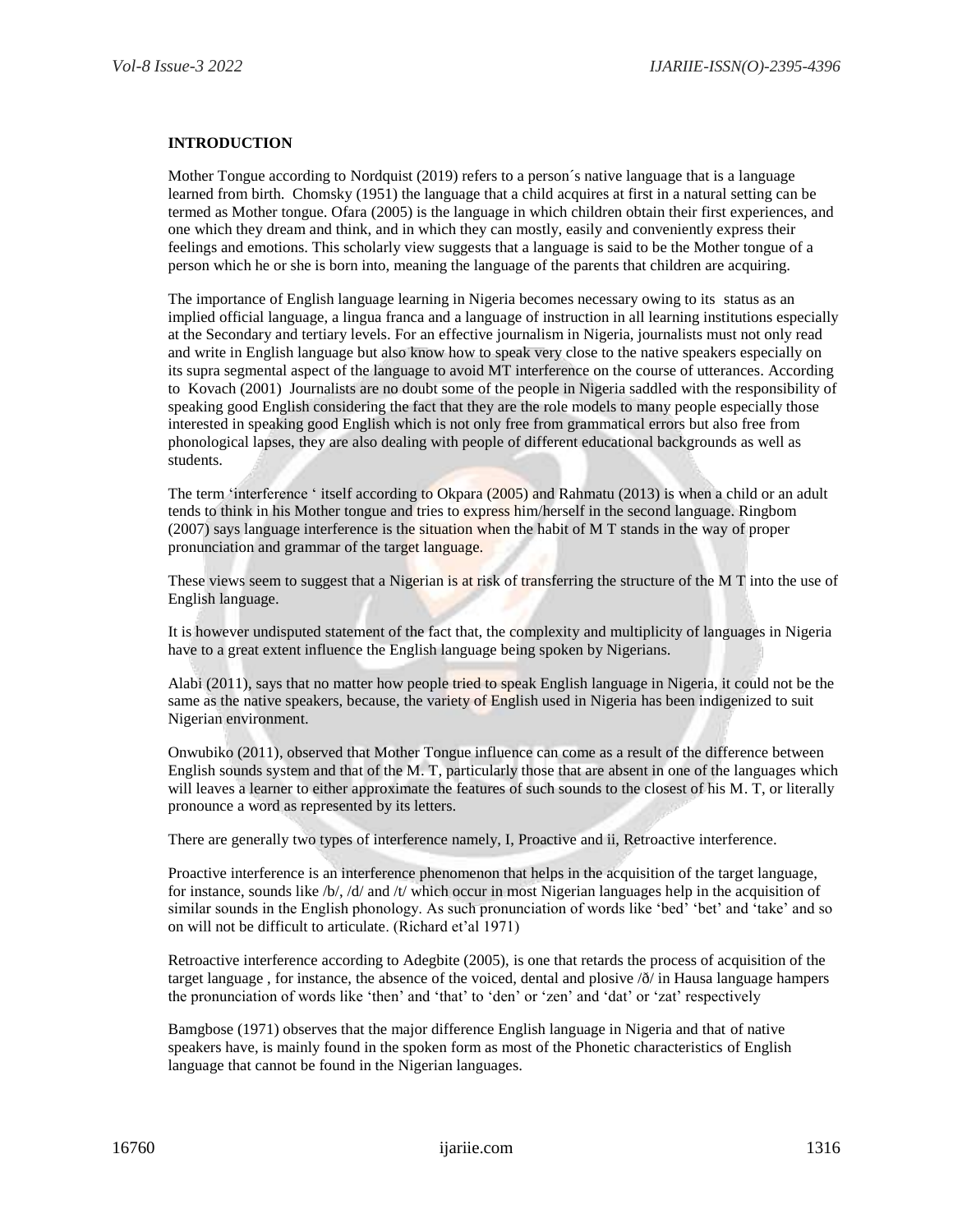According to Akindele and Adegbite (2005:39) phonemic interference (phonological) is predominant and which is brought about because of the difference between the sound pattern of M T and that of the target language. For instance, the interchanging of /p/ phoneme for /f/ by Hausa users of English language distort the actual pronunciation of words like /pi:pl/ for /fi:ful/.

Obiamalu (2002) states that most mother tongue languages (non-English) lack consonant clusters, as a result, vowels are inserted immediately after a consonant sound as in words like castle /kasl/ became /kastil/ with the insertion of  $\frac{1}{2}$  sound between  $\frac{1}{\sqrt{2}}$  and  $\frac{1}{\sqrt{2}}$ ,

cotton /kɔtn/ pronounced as /kɔtɔn/ with the insertion of /ɔ/ sound between /t/ and /n/ etc.

The above scholarly views showed that these mispronunciations of speech sounds are needless to say augmenting the message a reporter is initially intended to send across.

Substitution according to Jowit (1991) is a kind of interference that is brought as a result of self substitution for the phonemes of the target language to suit the M T structure, which occurs because of the second language's phoneme is absent in the M T, Little wonder the reporters of Hausa native tend to produce the word ''very'' /very/ as /beri/.

Epenthesis according to Imoleoye (2011) is the superfluous insertion of vowel segment as a way of alleviating complexity of consonant clusters. Example /sukul/ for school /sku:l/, /sikirin/ for screen /skri:n/.

THE MEDIA: The media especially the Mass Media comprising Radio, Television and Newspaper remain an epitome for informing, educating, enlightening and entertaining people through its various items. Radio to be precise has emerged the most potable, affordable and widely being used by the sizeable number of people.

There is the need for a reporter to master the Phonetics and Phonology of a language he or she is using in sending across messages being him or her an individual trained to collect/gather information in form of text, audio or pictures, processes them to news -worthy form and disseminates it to the public.

Akinfeleye (2000) asserts that when you read many Nigerian Newspapers or magazines, listened to a Nigerian Radio or watch Television, you begin to wonder if the majority of the Nigerian journalists think of what they say, why they say it and to whom they say it to.

This view suggests that effective communication or act of reportage is more than having a report free from grammatical error, but having reports that stimulates listeners and make them to stay glue to their radios due to the reporters impeccable manipulation of spoken English.

Okpara (2001), said, reporters tend to unnecessarily bisect vowel sound in some words which contravenes the phonological structure of the target language as some reporters tend to pronounce the word ''school'' /sku:l/ as /sukul/ , people /pi:pl/ as /pi:pul. He also states that the absent of vowel reduction or weakening into the 'schwa' /ə/ made many reporters substituting it to /ə/ or /a:/ in words like 'doctor' /dɔktə/ pronounce as /dͻktͻ/ or /dͻkta:/

Orji (1997) asserts that, Nigerians have difficulties mostly in pronouncing the English dentals sounds such as / $\theta$ /, / $\delta$ /, and the alveola / $\eta$ / and some consonants clusters. Which as a result he said many Nigerians approximate them to the closest available phoneme in their M T or drop them entirely.

Okpara (2005), Adegbite and Akindele (2005) pointed out that even those consonants sounds that are present in Nigerian languages and English languages, are being realized differently.

#### **LITERATURE REVIEW**

There are some researches related to this research among them are: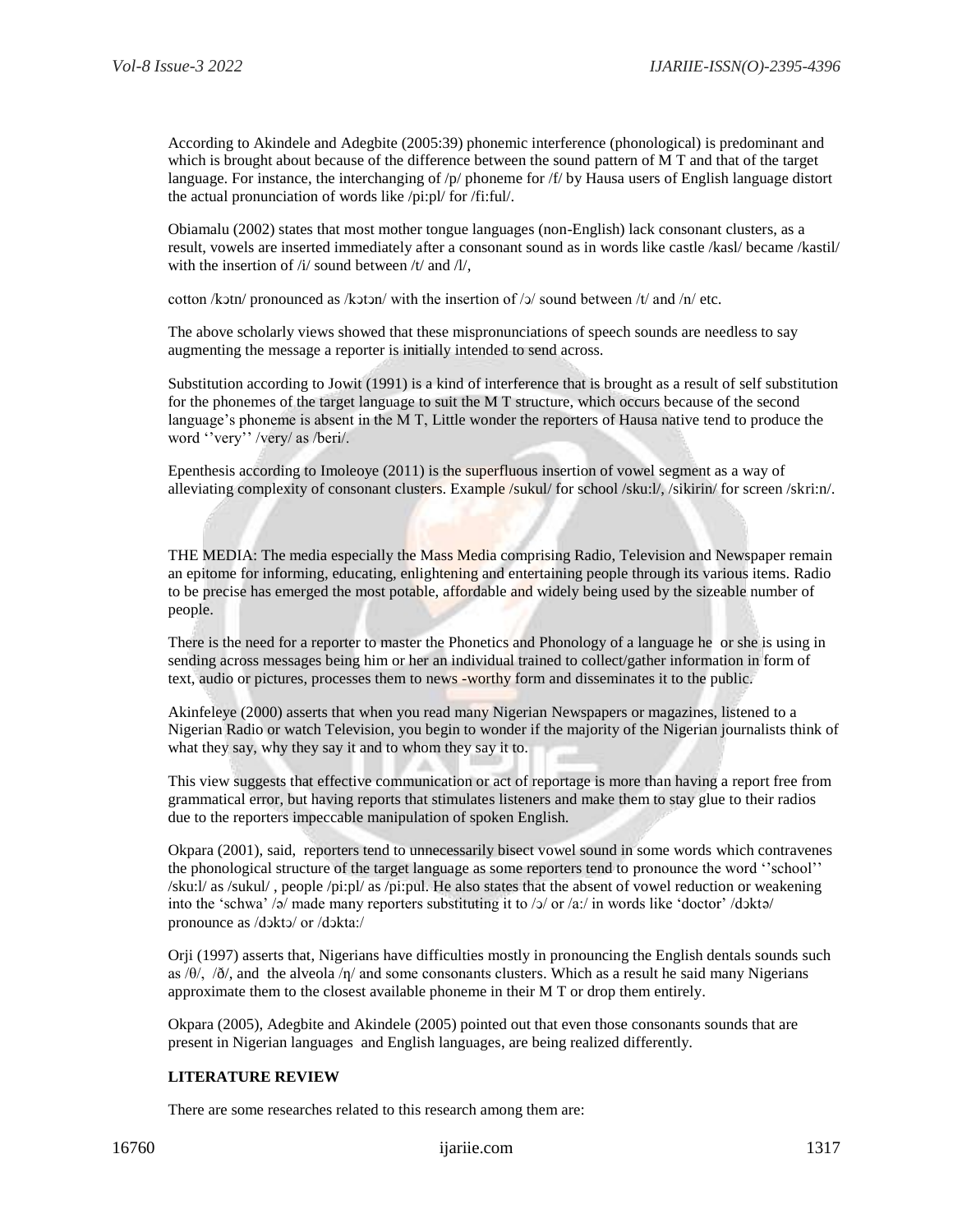Igwebuike ,(2022). conducted a research on the topic ' Mother tongue Interference in Learning of English language in Primary Schools Among Efik Communities in Cross River State' The paper revealed that, there is a significant interference of MT in learning of English language in primary schools among Efik Communities in River state.' Likewise Sadiya (2011). Conducted a similar research on the topic titled: 'influence of mother tongue on the spoken English of some selected Senior Secondary School students and selected Hausa television correspondents in Kaduna', The study specifically laid its weight of research on the stress, intonation and substitution of some English speech sounds being done by both the students and the correspondents while speaking English language. Her research found out that there are lots of errors committed by television correspondent as well the SS Students regarding proper application of stress and intonation on words and on the sentences, but the study restricted itself on the Senior Secondary Students and the television correspondents.

Ayodele, et'al (1984), investigated the spoken English in Nigerian Radio broadcasters in nine different Radio stations using oral assessment to measure their achievement. The study found out that, majority of the sampled broadcasters used a variety of English which is different from the standard British English. Also, Adeyemi, (2003) also evaluated the spoken English performance of Nigerian Television newscasters using error analysis. The study found out that, the performance of most of the Television newscasters on spoken English is very poor especially on their use of consonant sounds; he limited the research on the Television broadcasters only.

Therefore, the researchers of this work focus on the gap created by those researches as it discusses the problems militating against the effective pronunciation of vowels and consonant sound of English language by the native Hausa speakers presenting reports in English language in a Radio station, and to the fact that errors detected are judged as Epenthesis or Substitution

#### **STATEMENT OF THE PROBLEM**

English language remains the general language of the Media which journalists used to communicate with the entire people of the world. Therefore, journalists are expected to speak the language very close to the native speakers, but, the system has took a different direction as most o the correspondents speak English language with their mother tongue interference especially at the sounds (vowels and consonants) levels.

This affects the journalists themselves and the entire public. This study will find out the problems and the solutions.

m

#### **OBJECTIVES OF THE STUDY**

The objectives of the studies are as follows:

- 1. To find out the influence of mother tongue in spoken English of the correspondents
- 2. To identify the problems that causes the phenomenon
- 3. To come up with the possible solution to the problems

#### **RESEARCH QUESTIONS**

The following research questions will be use in this study:

- 1. Does mother tongue influence the spoken English of the Correspondents?
- 2. What are the problems that cause mother tongue interference on spoken English of the Correspondents?
- 3. What is the possible solution to the problems?

#### **METHODOLOGY**

According to Churchill (1977) research method is the system of gathering and recording of data about a problem In order to find a way of solving the problem.

This research therefore adopted a descriptive design since its concern is on the mother tongue interference which is a general problem to almost all learners of English language.

The study was conducted in the news and current affairs department of Rima Radio Sokoto. Tape recorder was used to collect the raw data from the spoken English of the sampled reporters who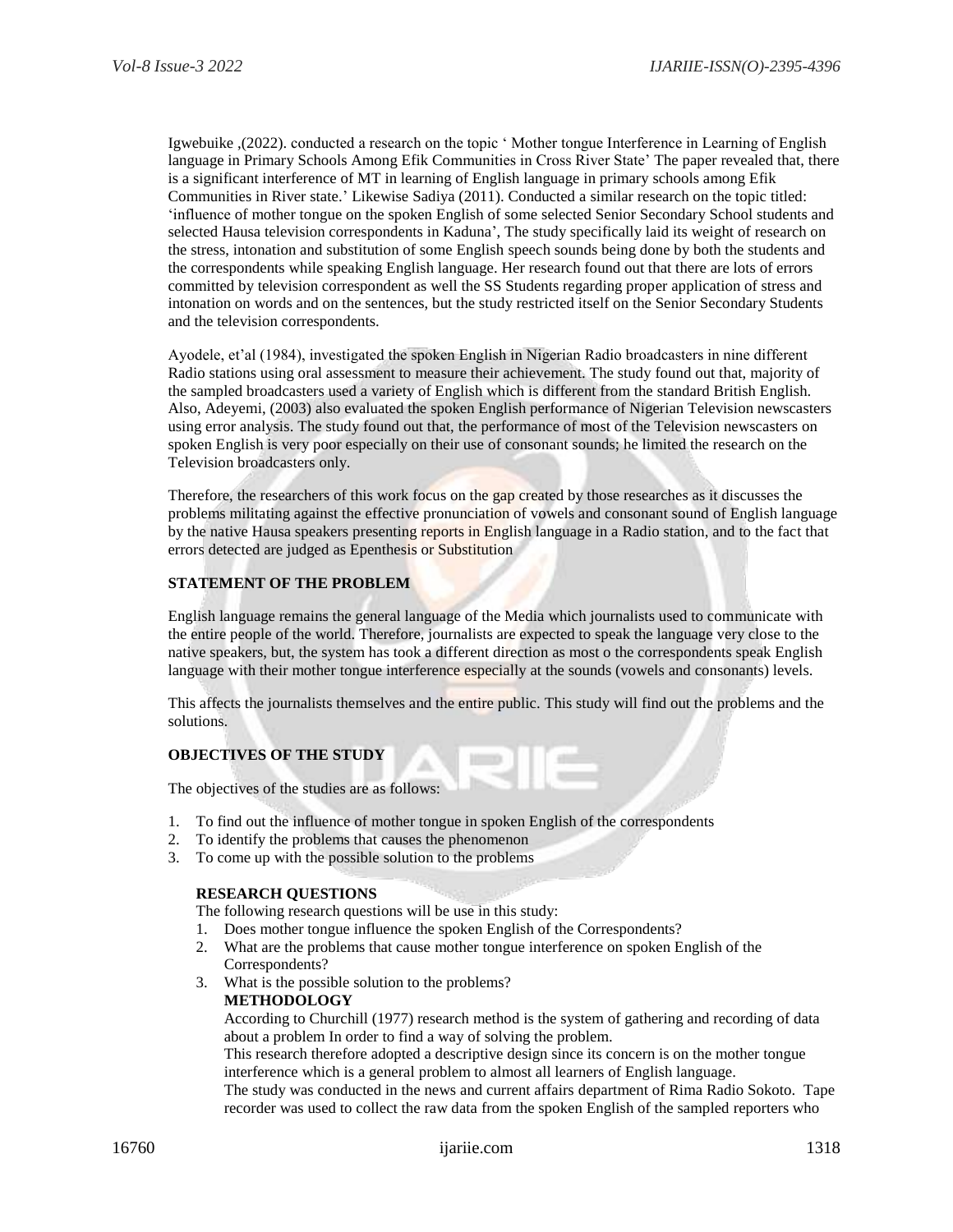are all native of Hausa language.The research recorded ten correspondents live at different occasion to ascertain the level of their M T influence while presenting reports at vowels and consonants levels. The findings were analyzed in tabular form based on the following: English standards form Transcription Reporters pronunciation, Errors committed and Number of Defaulting Reporters

## **RESULTS AND DISCUSSIONS**

The tables below presents the summary of the raw data collected from the reporters of the station on the use of vowel and consonant sound which affect the whole respondents during the study.

### ENGLISH VOWEL SOUNDS THAT ARE BEING REPLACED DUE TO MT INTERFERENCE

| <b>ENGLISH PHONEMIC</b><br><b>SYMBOLS</b> | <b>REPLACED WITH</b> | <b>HAUSA PHONEMIC</b><br><b>SYMBOLS</b> | <b>REMARKS</b>                                                   |
|-------------------------------------------|----------------------|-----------------------------------------|------------------------------------------------------------------|
| /ai/                                      | <b>CHANGED TO</b>    | /a                                      | <b>NOT MARCHED</b><br><b>WITH THE</b><br><b>STANDARD ENGLISH</b> |
| $\sqrt{e}$                                | , ,                  | c                                       | , ,                                                              |
| $/$ :/                                    | , ,                  | <sub>2</sub>                            | , ,                                                              |
| $\sqrt{\Delta}$                           | , ,                  | a /a                                    | , ,                                                              |
| /e/                                       | , ,                  | /a                                      | , ,                                                              |

#### ENGLISH CONSONANTS BEING REPLACED WITH HAUSA CONSONANTS m

| <b>ENGLISH PHONEMIC</b><br><b>SYSBOLS</b> | <b>REPLACED WITH</b> | <b>HAUSA PHONEMIC</b><br><b>SYMBOLS</b> | <b>REMARKS</b>                                            |
|-------------------------------------------|----------------------|-----------------------------------------|-----------------------------------------------------------|
| /P/                                       | <b>CHANGED TO</b>    | /f/                                     | <b>NOT MARCHED</b><br>WITH THE<br><b>STANDARD ENGLISH</b> |
| v                                         | ,,                   | /b/                                     | , ,                                                       |
| $/\theta/$                                | ,,                   | /t/                                     | , ,                                                       |
| $\partial$                                | ,,                   | $\frac{z}{d}$                           | , ,                                                       |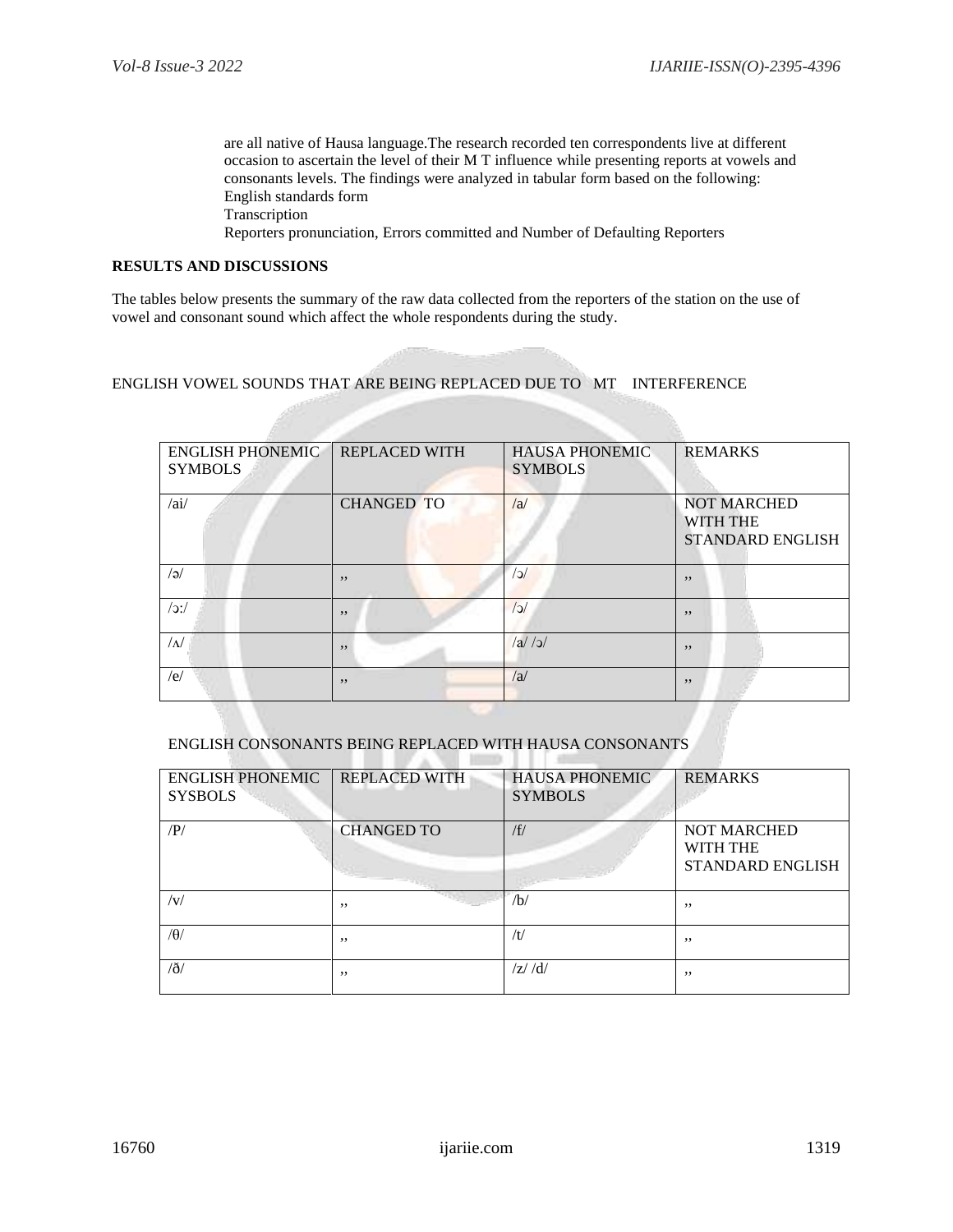| Standard form | Transcription                   | Reporters'<br>pronunciation | Number of<br>defaulting<br>reporters | Errors committed                                              |
|---------------|---------------------------------|-----------------------------|--------------------------------------|---------------------------------------------------------------|
| People        | $\pi$ i:pl/                     | /fi:fl//fi:ful/             | $9$ out of $10$                      | /p/ replaced with /f/                                         |
| Voice         | /voiz/                          | $/b$ $vis/$                 | 10 out of 10                         | /v/ replace with $/b/$                                        |
| thank         | $\theta$ ænk/                   | /tank/                      | 10 out of 10                         | $/ \theta$ / replaced with /t/                                |
| the           | $\frac{\partial i}{\partial x}$ | /tænk//di/                  | 10 out of $10$                       | $\frac{\delta}{\delta}$ replaced with /t/<br>or $\frac{z}{z}$ |
|               |                                 |                             |                                      |                                                               |

The table below will show the errors committed by the reporters on Consonant sounds as a result of Mother tongue interference.

### **SUMMARY OF THE FINDINGS**

This research work focused on the Mother Tongue interference on the spoken English of news correspondents of Rima Radio Sokoto.

The research founds out that, the sampled reporters are seriously committing errors on their pronunciation of words at the level of both vowels and consonant sounds which brought about the following

1. substitution of some vowel sound ( changing of a sound) to ease pronunciation as in the pronunciation of the word 'doctor' /dɔktə/ where the 'shwa' /ə/ is been substituted to /æ/ or /ɔ/ and therefore pronounced as  $/d$ oktɔ/ or /dɔktæ/. Also / $\Lambda$ / as in the word 'love' or 'bus' is being substituted with /ɔ/ and therefore pronounced as /lͻv/ or /bͻs/ among others

2. The research also found out that, the bilabial, plosive and voiceless consonant sound/p/ is being substituted with the labio-dental, fricative and voiceless consonant /f/ in word like 'people' /pi;pl/ being pronounced as 'feofle' /fi:fl/, the dentals /θ/ and /ð/ are being substituted to /d/ and /z/ respectively, among others.

#### **CONCLUSION**

This research is principally concerned with the influence of mother tongue among the news correspondents presenting reports in English language of the Rima Radio Sokoto purposely to assess how this influence is affecting their articulation of English vowels and consonant sounds.

The research has found out that all the sampled correspondents are committing costly errors while on the air presenting their reports, as they were found to be substituting some vowels and consonant sounds. The reporters are also found to be inserting vowels in word where there are no vowels at all.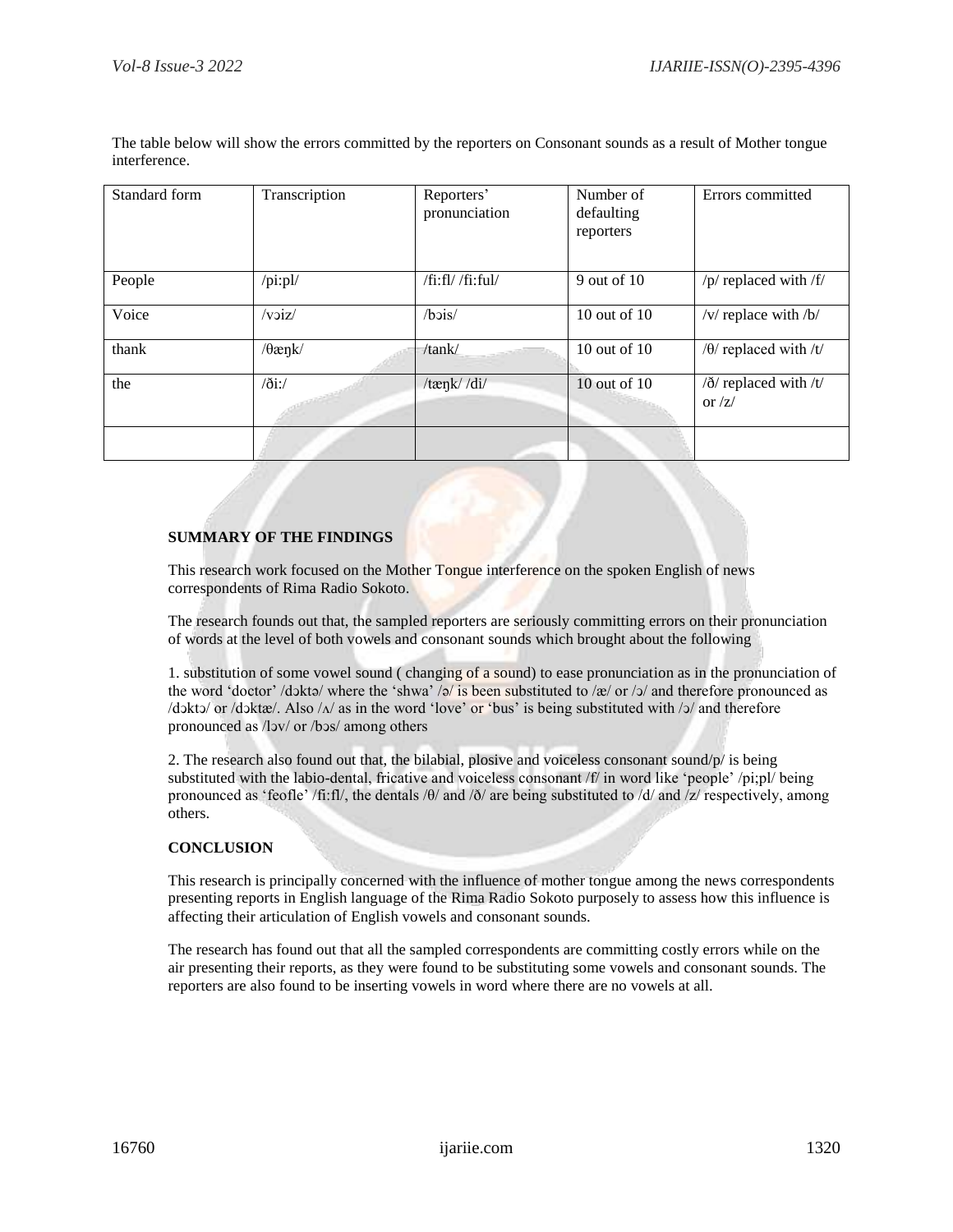#### **RECOMMENDATIONS**

Based on the problems observed, we got to understand that, the sampled correspondents are committing injurious errors thereby distorting the semantics of their intended messages to the public and to effectively surmount this nagging problems, this paper therefore recommend the followings:

1.Rima Radio and other Media houses should know that their strength is always determine by the professionalism of its staff and therefore must ensure that, a routine in-house training is being organized to the staff on the proper use English vowels and consonant sounds.

2. People including students are seeing journalists as the custodian of correct pronunciation, thus, intensive workshops and seminars must be carried out frequently in order to upgrade the correspondents' knowledge on standard pronunciation in English language.

3. to make sure that, only well trained graduate of English language with the good command of spoken English should be employed as correspondents

#### **REFERENCES**

Akmajian, A. (2001). Linguistics: an introduction to language and communication.USA.

Massachusettes Institute of Technology.

Akindele, F. and Adegbite, W. (2005). The sociology and politics of English in Ngeria: An Introduction.Ile-Ife. OAU Press limited.

Akinfeleye, R.A. (1990). Media Nigeria, dialectic Issues in Nigerian journalism. Lagos: Nelson publishers limited.

Akinfeleye, R. and Okoye, I. (Eds)(2003). Issues in Nigerian Media history: 1900-2000 AD. Lagos: Melthouse press.

Alabi, T.(2011). Prosodic configuration of selected Nigerian news text. [www.unilorin.edu.ng/publication/a/.](http://www.unilorin.edu.ng/publication/a/)...

Anonymous, (2010) what is meant by Mother tongue interference. [www.in.](http://www.in/) ans Rahmatu, E.M.S. (2013). The influence of Mother tongue in learning English, [www.en.or/](http://www.en.or/) ..../mother tongue.....

Bamgbose, A. (1971). The English language in Nigeria. London: Longman Group limited.

Bamgbose, A. (1991) Language And The Nation: The Language Question In Sub-Saharan Africa. Edinburgh University Press.

Baker. G. (2000). The deteriorating use of English language in Nigeria. A lecture delivered on March, 19, 2012 to inaugurate the University of Ibadan English language clinic series.

Chomsky .N. (1951). Meaning of Mother tongue, retrieved from [www.files.edu.gov](http://www.files.edu.gov/) 09/05/2022, 13:34

Haruna .S (2011*). 'influence of mother tongue on the spoken English of some selected Senior Secondary School students and selected Hausa television correspondents in* Kaduna',

Igwebuike. N. (2022), *Mother tongue Interference in Learning of English Language in Primary Schools Among Efik Communities in Cross River State*. Retrieved from: [www.goggle.com.](http://www.goggle.com/) 10/05/2022, 15:32

Kovach, B. and Rosenstiel, T. (2001). The Element of Journalism, New York: Crown Publishing